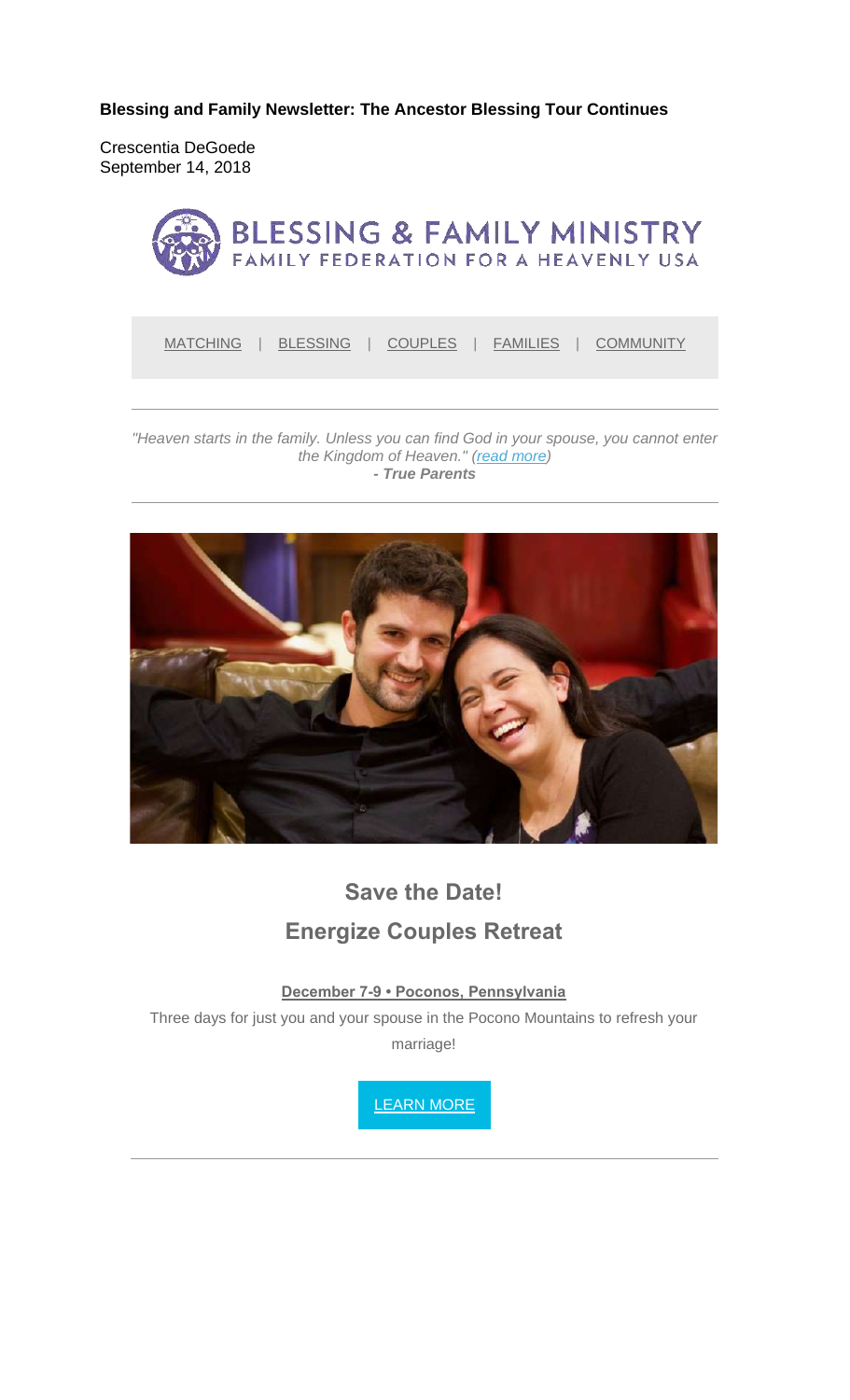

## **Ancestor Blessing Tour Continues to Las Vegas & Chicago!**

### **Oct. 27-28 & Nov. 3-4**

Check out the latest on the Ancestor Blessing Tour in Las Vegas & Chicago!

FIND OUT MORE



## **Webinar: "Understanding Your Medicare Options and Benefits"**

### **September 20 at 9PM (EST)**

Money is not happiness, but knowing how to manage money and achieve wealth certainly does help us live life more fully.

SIGN UP



### **Webinar: How to Find a Matching Partner**

### **September 27 at 9PM (EST)**

Join us to hear from Marjorie Buessing and John Abelseth about how to find matching candidates!